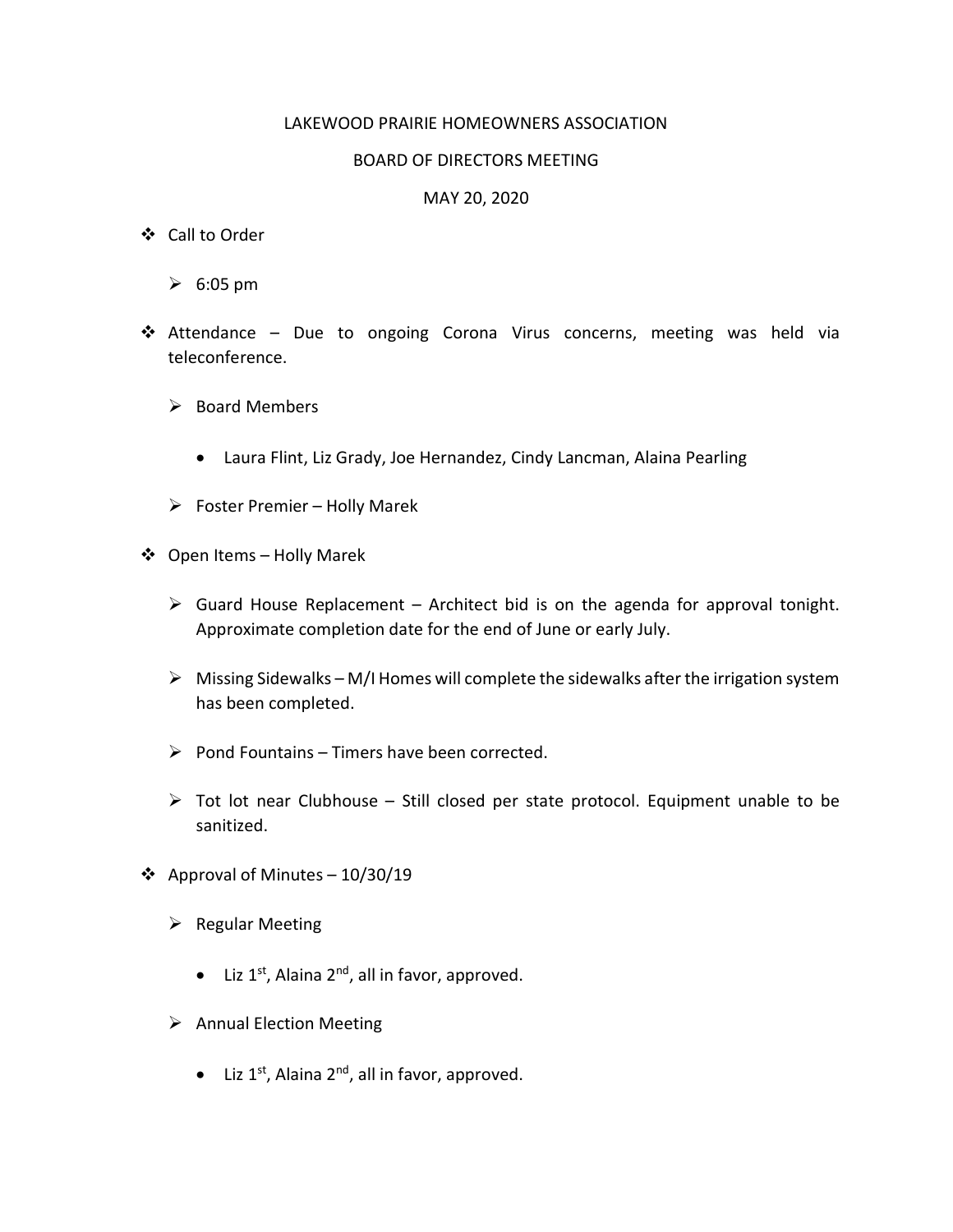- ❖ New Business
	- $\blacktriangleright$  Landscape Projects 2020
		- Mulch

Board discussed the installation of mulch throughout common grounds in the neighborhood. Recommendation was made to increase the depth of the mulch to 3" and to hold off on mulching areas along Black Road until the water run off issue has been addressed. Board accepted the bid received from Acres Group.

- $\circ$  Alaina 1<sup>st</sup>, Liz 2<sup>nd</sup>, all in favor, approved.
- Clubhouse Pool Arborvitae

Board discussed the removal of dead shrubs and small bushes and the installation of 6ft Arborvitae trees. The installation will provide privacy to pool attendees. Board accepted the bid received from Acres Group.

- $\circ$  Alaina 1<sup>st</sup>, Liz 2<sup>nd</sup>, all in favor, approved.
- $\triangleright$  Volleyball Court Rehab
	- Board discussed the rehab of the volleyball court near the clubhouse, which included the addition of new sand and the replacement of the timbers surrounding the court. Board accepted the bid received from Acres Group to install 15 tons of sand. Board also accepted the bid received from AAA State of Play to install rubber timbers around the court.
		- $\circ$  Alaina 1st, Laura 2<sup>nd</sup>, all in favor, approved.
- $\triangleright$  Pool Season 2020
	- Pool Opening

Board discussed the possible opening of the pool for the 2020 season. Due to ongoing concerns amid the COVID-19 Pandemic, it was decided to keep the pool closed for this season due to health concerns. The pool will be opened for cleaning and to ensure that all equipment is running properly.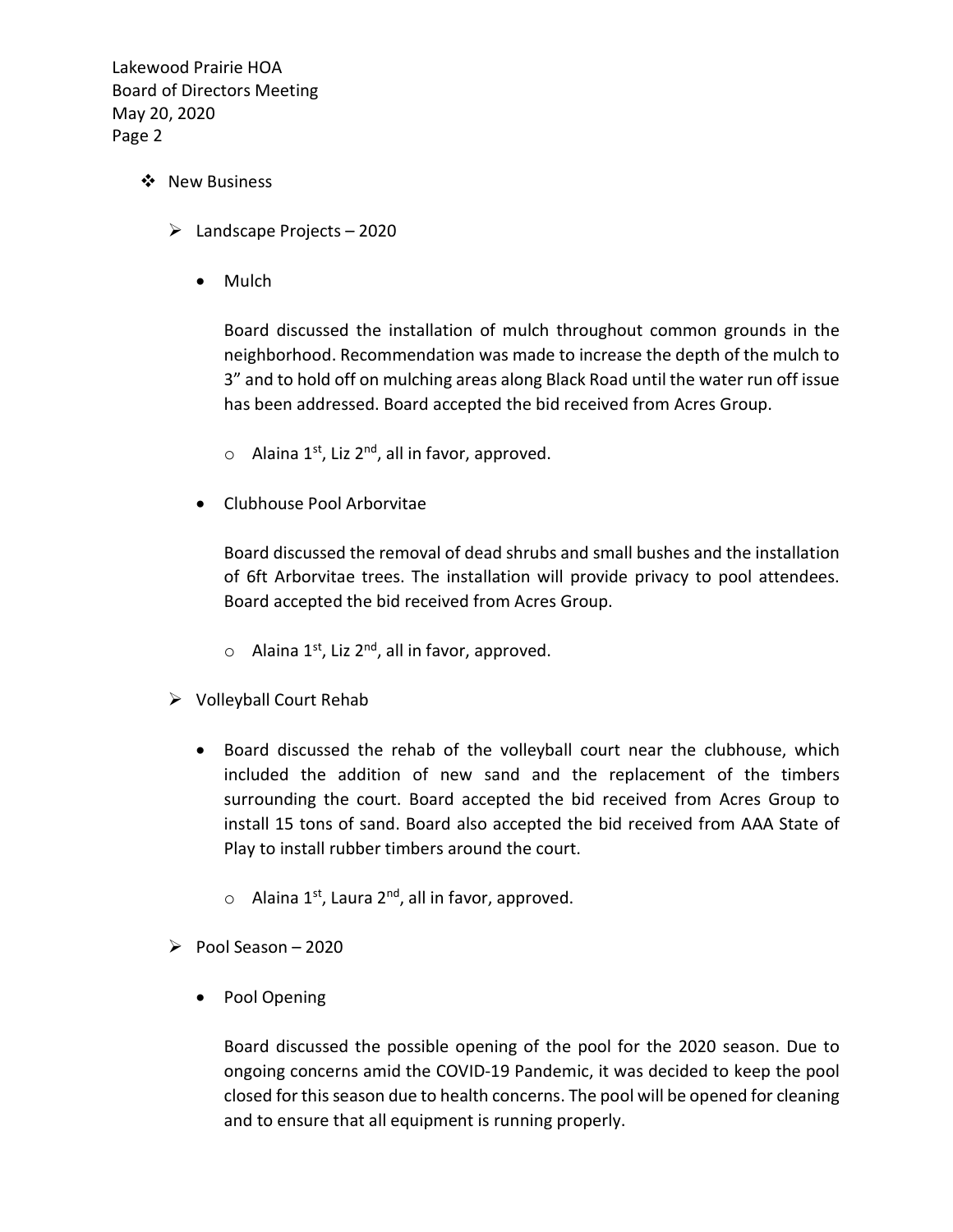> The remaining 2020 budget will be reinvested to provide permanent structures and upgraded furniture.

- $\circ$  Alaina 1<sup>st</sup>, Laura 2<sup>nd</sup>, all in favor, approved.
- FOB Reactivation

Board discussed the possible reactivation fee on pool fobs for past due accounts. The thought was to encourage homeowners to remain current on dues and to reduce the workload on staff.

- $\circ$  Alaina 1<sup>st</sup>, Laura 2<sup>nd</sup>, all in favor, approved.
- Inflatable Pools

Board decided that since the pool will not be open for the 2020 season, homeowners may set up inflatable pools in their own yards. An architectural permit will not be necessary; however, homeowners must comply with city and state guidelines. All inflatable pools must be removed by October 1, 2020.

- $\circ$  Liz 1<sup>st</sup>, Alaina 2<sup>nd</sup>, all in favor, approved.
- $\triangleright$  Commercial Vehicles
	- Discussion on this item has been tabled until the next Board meeting.
- $\blacktriangleright$  Auto Approvals Policy 2020
	- Board discussed a policy in which Holly may approve certain extension requests, late fee credit, and architectural applications without needing Board approvals. These approvals will not be automatic and the homeowner must still make a written request.
		- $\circ$  Alaina 1<sup>st</sup>, Liz 2<sup>nd</sup>, all in favor, approved.
- $\triangleright$  Crime Free Processing Fee
	- Board discussed implementing a \$250 charge for each new lease generated for rental properties.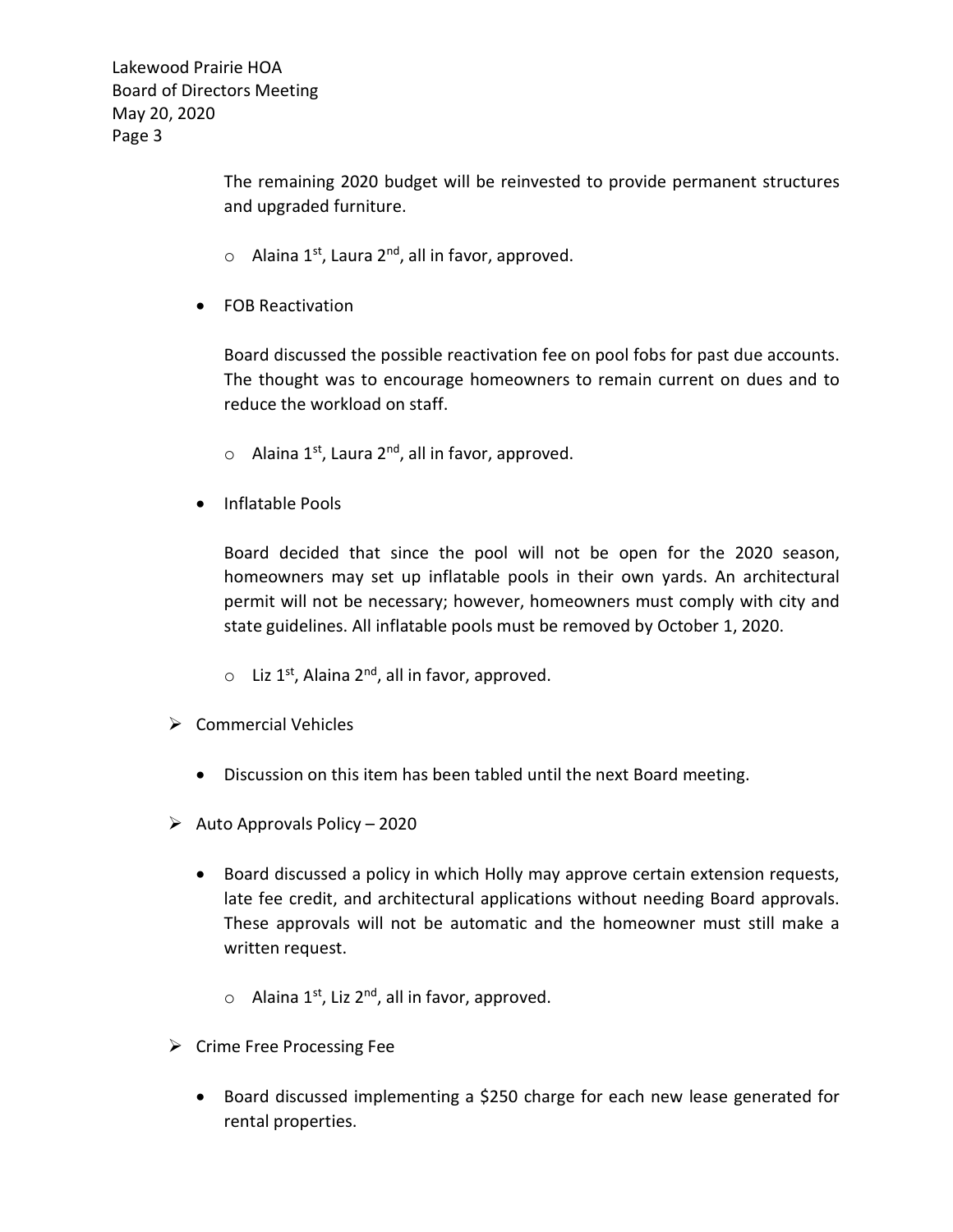- $\circ$  Liz 1<sup>st</sup>, Alaina 2<sup>nd</sup>, all in favor, approved.
- $\triangleright$  Yard Waste
	- Board discussed a policy regarding yard waste. Yard waste is considered garbage and trash and should be treated as similar.
- $\triangleright$  Pool Deck & Skirting Requirements
	- Board discussed the size requirements for decks around above-ground pools. Due to the different sizes and shapes of pools, the size of the deck should be 20% of the diameter of the pool. Skirting is required around deck area only.
		- $\circ$  Alaina 1<sup>st</sup>, Liz 2<sup>nd</sup>, all in favor, approved.
	- It was later determined that the size should be based off of the circumference of the pool, not the diameter.
		- $\circ$  Alaina 1<sup>st</sup>, Cindy 2<sup>nd</sup>, all in favor, approved amendment.
- $\triangleright$  Architectural Application Penalty
	- Board discussed penalties for homeowners that fail to submit an architectural application or change what was installed. Agreement to fine \$250 for homeowners that fail to submit an application, and fine \$100 for homeowners that vary their installation from what had previously been approved.
		- $\circ$  Liz 1<sup>st</sup>, Cindy 2<sup>nd</sup>, all in favor, approved.
- $\triangleright$  Fine Structures
	- Discussion on this item has been tabled until a future Board meeting.
- $\triangleright$  Facebook Page
	- Announcement was made that there is now an official Lakewood Prairie Homeowners Association Facebook page. There will be a link added to the website.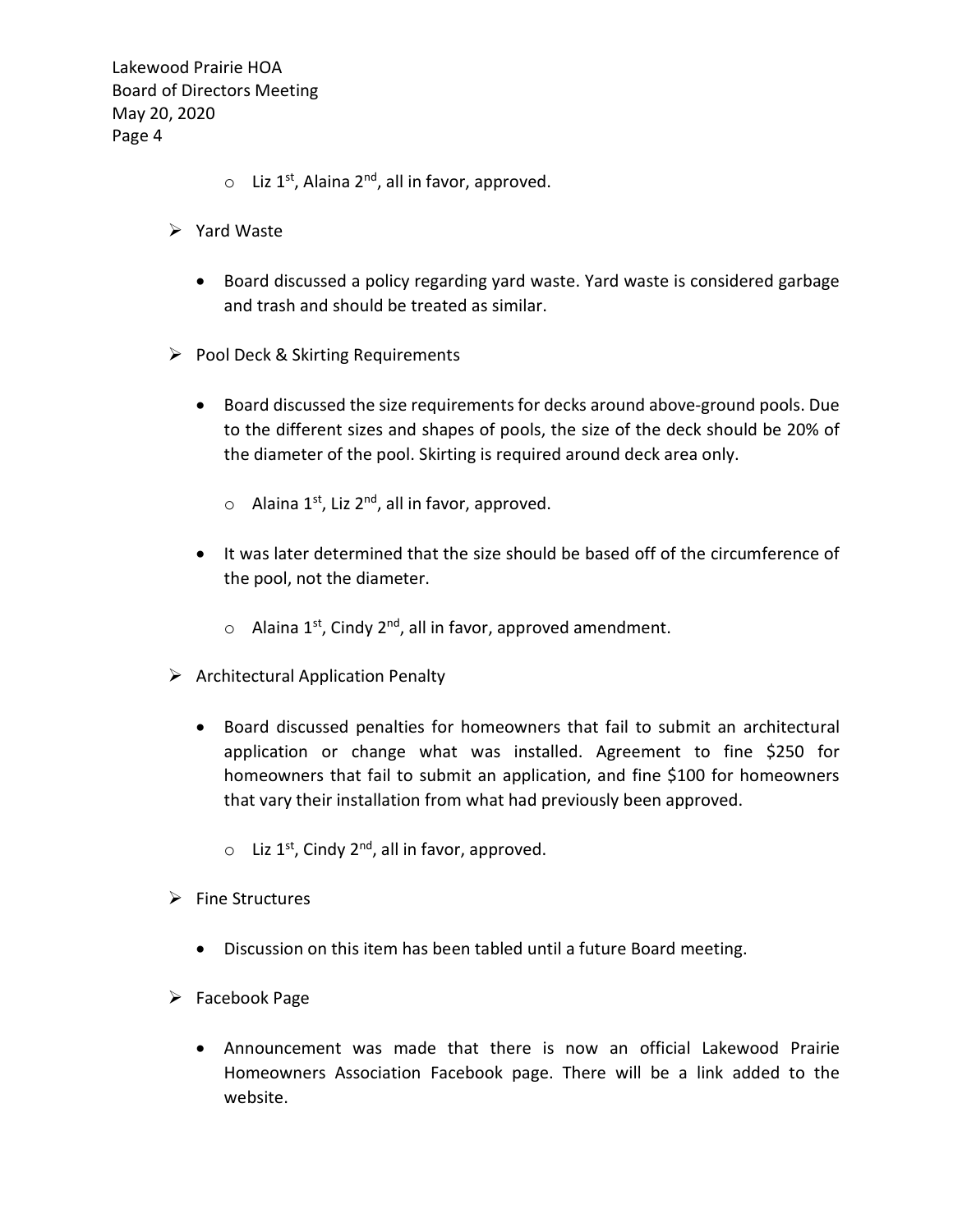- $\triangleright$  Collection Practices
	- Board discussed a proposed change to switch collection practices from an attorney to a collection agency. This should help to lower uncollected assessments and provide fewer charges to past due homeowners. Agencies are still under review.
- $\triangleright$  Payment Arrangement Policy
	- Board discussed a formal policy on payment arrangements. Agreement made to include this policy under the Auto Approvals Policy.
		- $\circ$  Liz 1<sup>st</sup>, Alaina 2<sup>nd</sup>, all in favor, approved.
- $\triangleright$  Neighborhood Garage Sale
	- Board discussed possible dates for this year's event. Concerns over when state will be opening up further with COVID-19 concerns. Tentative dates could be held in late summer/early fall.
- $\triangleright$  Surround, Enclosure & Partial Enclosure Policy
	- Board discussed policy for storage structures. Would not apply to sheds. After debate, it was agreed to allow the structures to include "board on board" design, include vinyl materials, and allow up to 5' in height. No approved existing structures are subject to policy unless replaced in the future.
		- $\circ$  Liz 1<sup>st</sup>, Alaina 2<sup>nd</sup>, all in favor, approved.
- $\triangleright$  Fence Completion Guidelines
	- Board discussed if uncompleted fences should be considered unsightly. This includes missing panels, damaged panels, and freestanding posts.
		- $\circ$  Cindy 1<sup>st</sup>, Laura 2<sup>nd</sup>, all in favor, approved.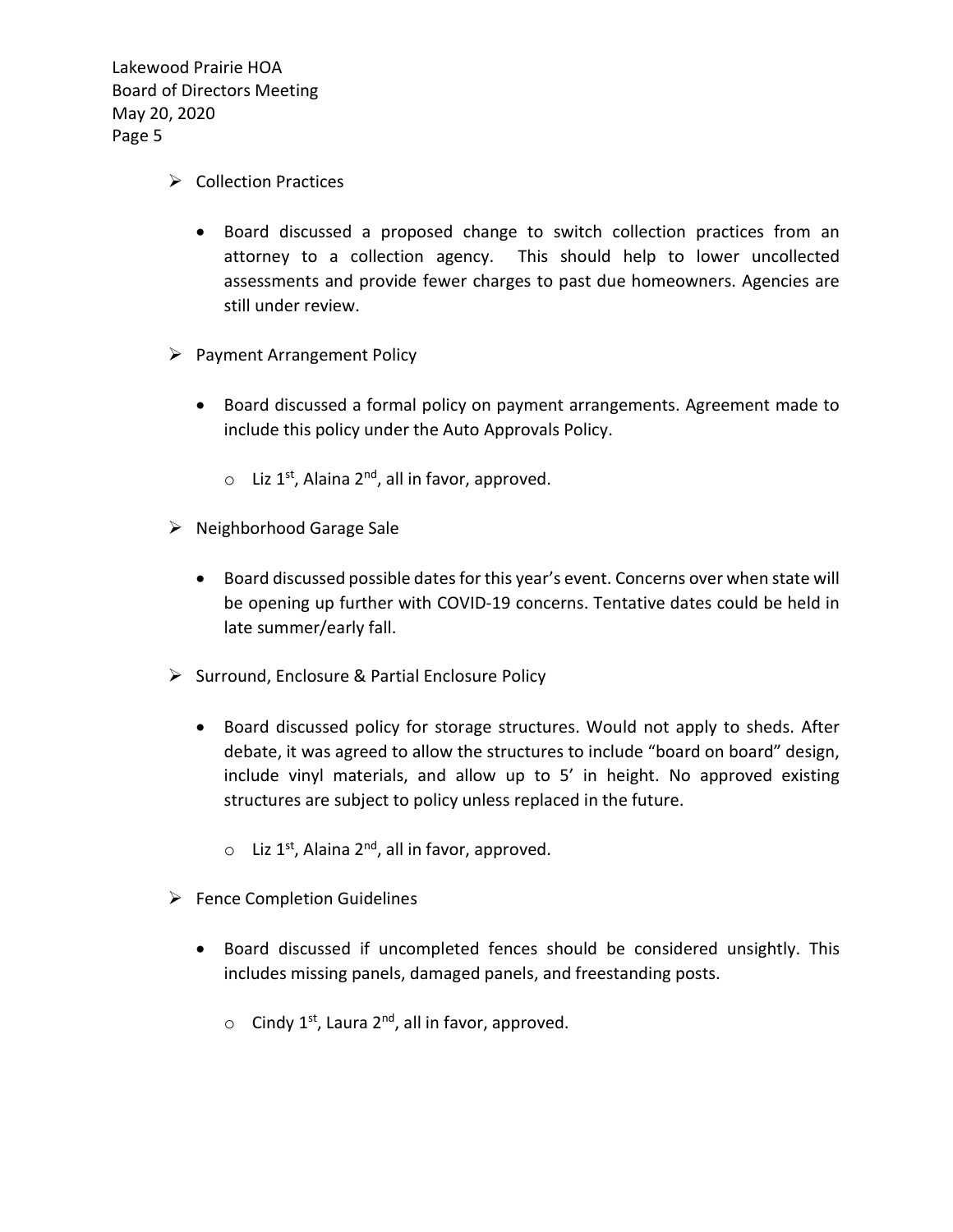- $\triangleright$  Irrigation System Repair
	- Board discussed the repairs to the RPZ at the Ridge Road monument. System was not installed properly and was damaged during home developments. Bid from Aqua Design Enterprises was accepted.
		- $\circ$  Liz 1<sup>st</sup>, Alaina 2<sup>nd</sup>, all in favor, approved.
- $\triangleright$  Guardhouse Rebuild
	- Board discussed the process for rebuilding the guardhouse on Ridge Road. Architect plans would be required prior to asking for bids to rebuild. A proposal from Craftstone Architects was accepted.
		- $\circ$  Liz 1<sup>st</sup>, Alaina 2<sup>nd</sup>, all in favor, approved.
- Homeowner Open Forum
	- Approximately 15 homeowners called in.
	- Homeowner asked about unmowed empty lots. Homeowner stated that he has been mowing it. Advised to stop this practice and landscaper would be notified.
	- Homeowner suggested that a berm be installed along Black Road to help prohibit the water runoff. Advised that the city has been contacted regarding remedies.
	- Homeowner complained about broken sidewalks along Barberry. Advised that complaints have been filed with the city and urged residents to also file complaints.
	- Homeowner suggested that the commercial vehicles regulations should be defined as having a business name or phone number on the vehicle.
	- Homeowner suggested that "good repair" or "maintained" should be added to the requirements for inflatable pools.
	- Homeowner questioned the \$100 fine for varying from an approved architectural permit. Advised that this is a one-time fine; however, there will be additional fines for violating the HOA covenants.